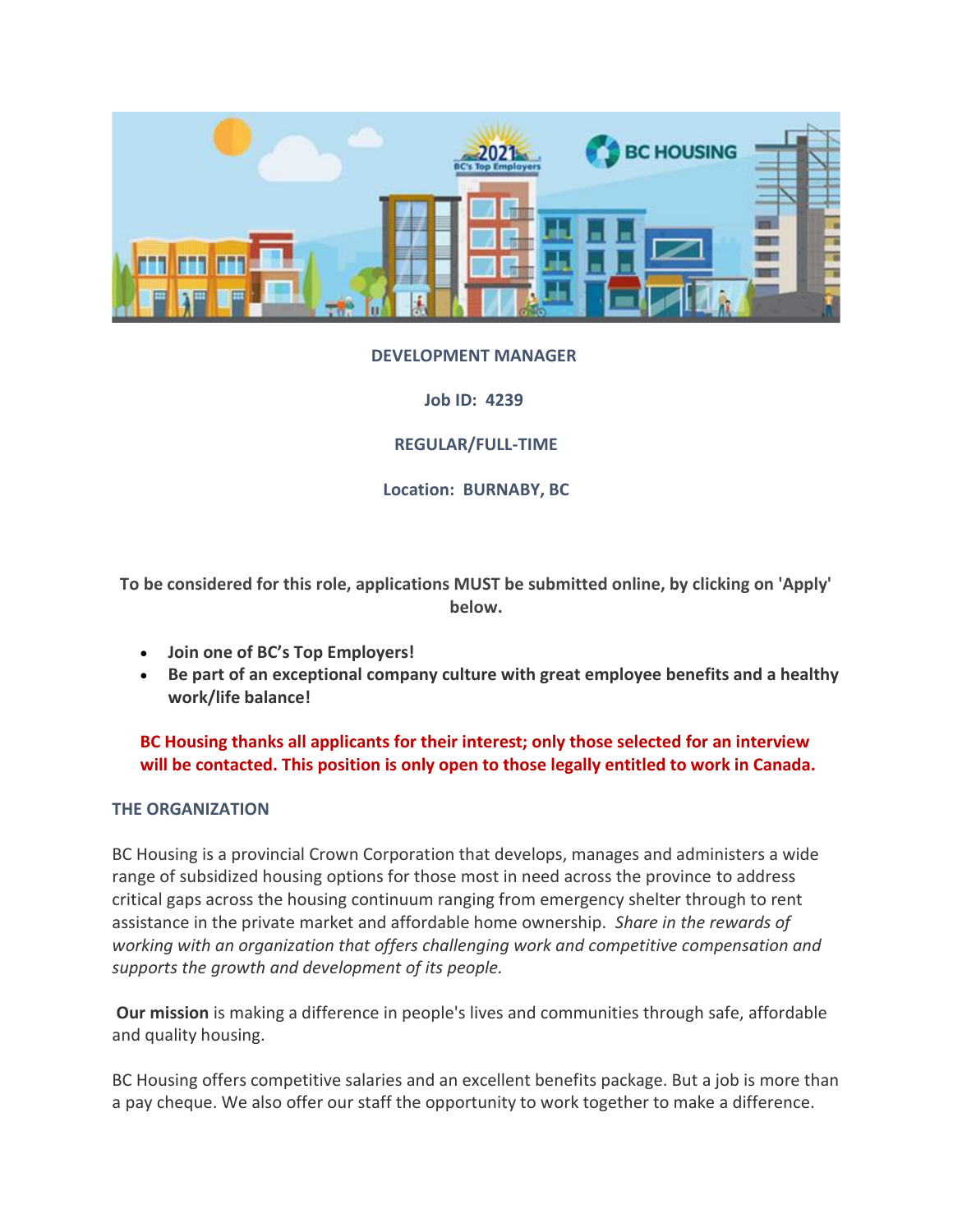When employees go home at the end of the day, they experience the satisfaction of knowing they've helped provide safe, affordable housing for British Columbians. And while they're here, employees can take advantage of many opportunities:

- In-house training, and training at other institutions, for courses related to employees' current positions or to prepare them for advancement within BC Housing.
- Wellness programs including physical fitness, programs to help employees quit smoking, free flu shots, mental health resources, and lunch-and-learn lectures and seminars.
- Recognition programs including long-term service awards, idea recognition and outstanding performance awards.
- Livegreen incentives include an employee transit pass program, and other initiatives that encourage alternative, sustainable transportation (even a bike purchase program!).
- An active Social Club that organizes special events like seasonal parties and arranges group discounts to other events.
- Participation in community and charitable events.

\*\* Please note: Eligibility for benefits offered is based on employment status \*\*

### **DEVELOPMENT MANAGER:**

(\$84,795.00 to \$99,759.00 annually)

## **POSITION SUMMARY**

The Development Manager is responsible for the initiation, planning, design, risk assessment and delivery of a portfolio of complex and diverse social, affordable and mixed market housing, group home and specialized facility developments/projects through all project development phases, from initiation through to warranty inspection and occupancy. He/she/they provides project leadership and coordination to a project team and works collaboratively with project sponsors and partners, including societies, private sector developers, consultants, industry specialists, contractors, government ministries, municipality officials, Health Authorities, First Nations and various agencies in achieving project objectives. Specific responsibilities vary depending on the role BC Housing is playing in each project, whether as a funding/delivery agency and lender (for social housing projects where the Society has a development consultant) or as project manager and lender for directly delivered projects. The position is accountable for ensuring that all due diligence requirements have been considered and completed, and that the various funding and finance models abide by Provincial fiduciary requirements.

### **CANDIDATE PROFILE**

**The successful candidate will have the following:**

### **EDUCATION & EXPERIENCE:**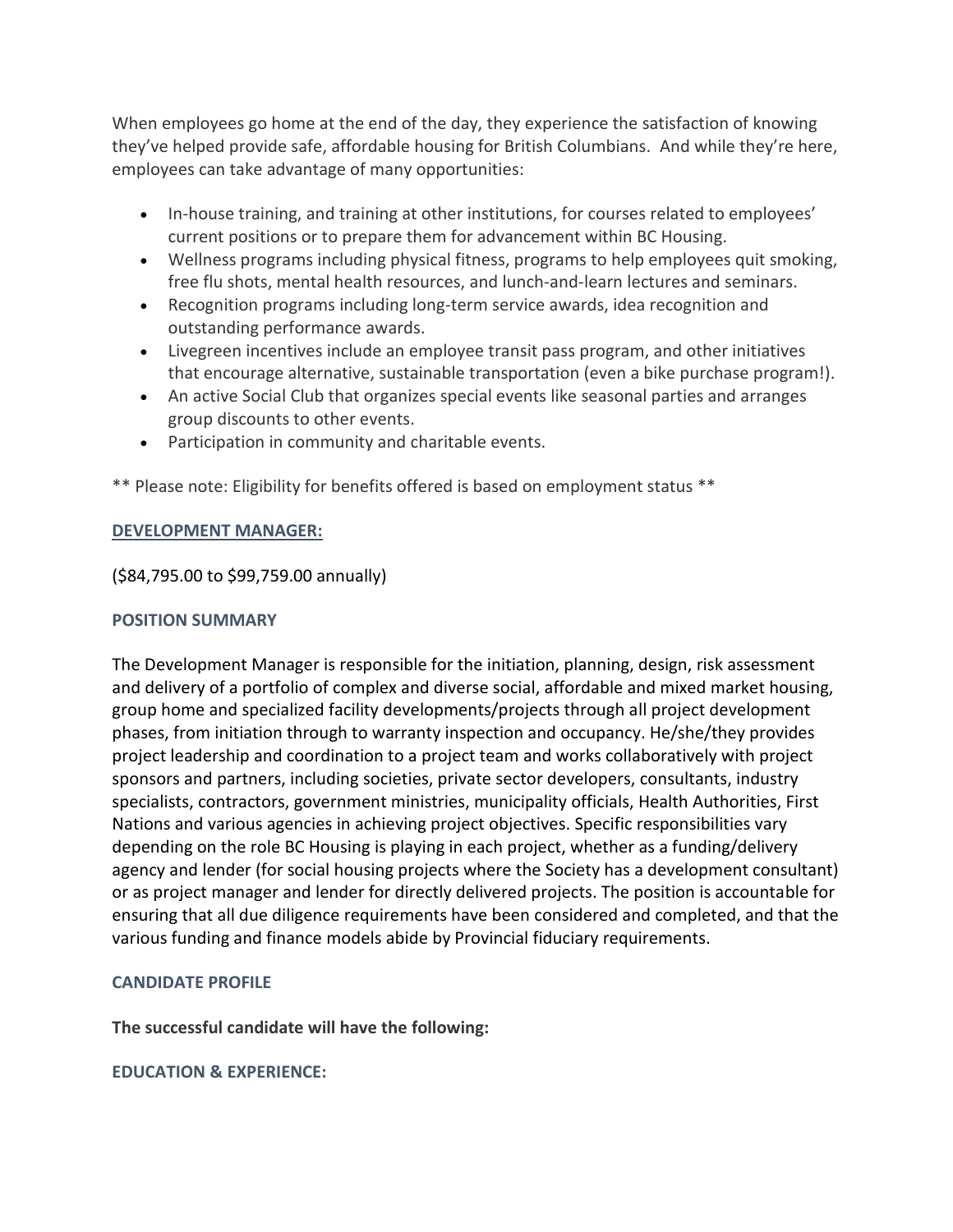- University degree in business administration, project management, land use planning, or real estate development and financing or a related field
- Considerable project management experience relating to the development of multi-unit residential housing, including the non-profit sector market, as well as experience negotiating contracts, municipal land use entitlements and real estate issues, and partnership agreements.
- Or an equivalent combination of education, training and experience acceptable to the Employer.

# **KNOWLEDGE, SKILLS AND ABILITIES:**

- Considerable knowledge and understanding of project management philosophies, theories and principles, including project scoping, budget development/financial management, scheduling, tendering, quality assurance, risk management and project team coordination
- Considerable knowledge and understanding of real estate property development and construction, and related business concepts, processes and practices
- Considerable knowledge of municipal planning; public consultation processes; design, development and delivery processes; project tendering and construction processes; and warranty, handover and operational processes related to real estate development and construction
- Working knowledge and understanding of BC Housing's housing programs, and development and lending policies specifically relating to the development of social housing
- Good planning, organizational and time management skills in a complex and fast-paced environment with defined timelines
- Strong negotiation, facilitation, influencing, persuasion, conflict resolution and consensus building skills
- Good interpersonal, project leadership and team building skills
- Excellent oral and written communication and presentation skills
- Proficient computer skills including use of relevant business applications, particularly complex spreadsheet, scheduling management and project management software.
- Ability to coordinate planning, design development, construction and due diligence activities within a regulatory framework for a range of projects, and balance diverse interests, risks and benefits in achieving project objectives
- Ability to analyze and solve complex and challenging issues, strategize options, form solutions, mitigate risks and make effective decisions, using a high degree of judgment and business acumen
- Ability to develop, influence and manage collaborative and mutually beneficial relationships with stakeholders/ partners, interest groups and public
- Ability to prepare detailed and complex reports on real estate property and planning, design, development and construction matters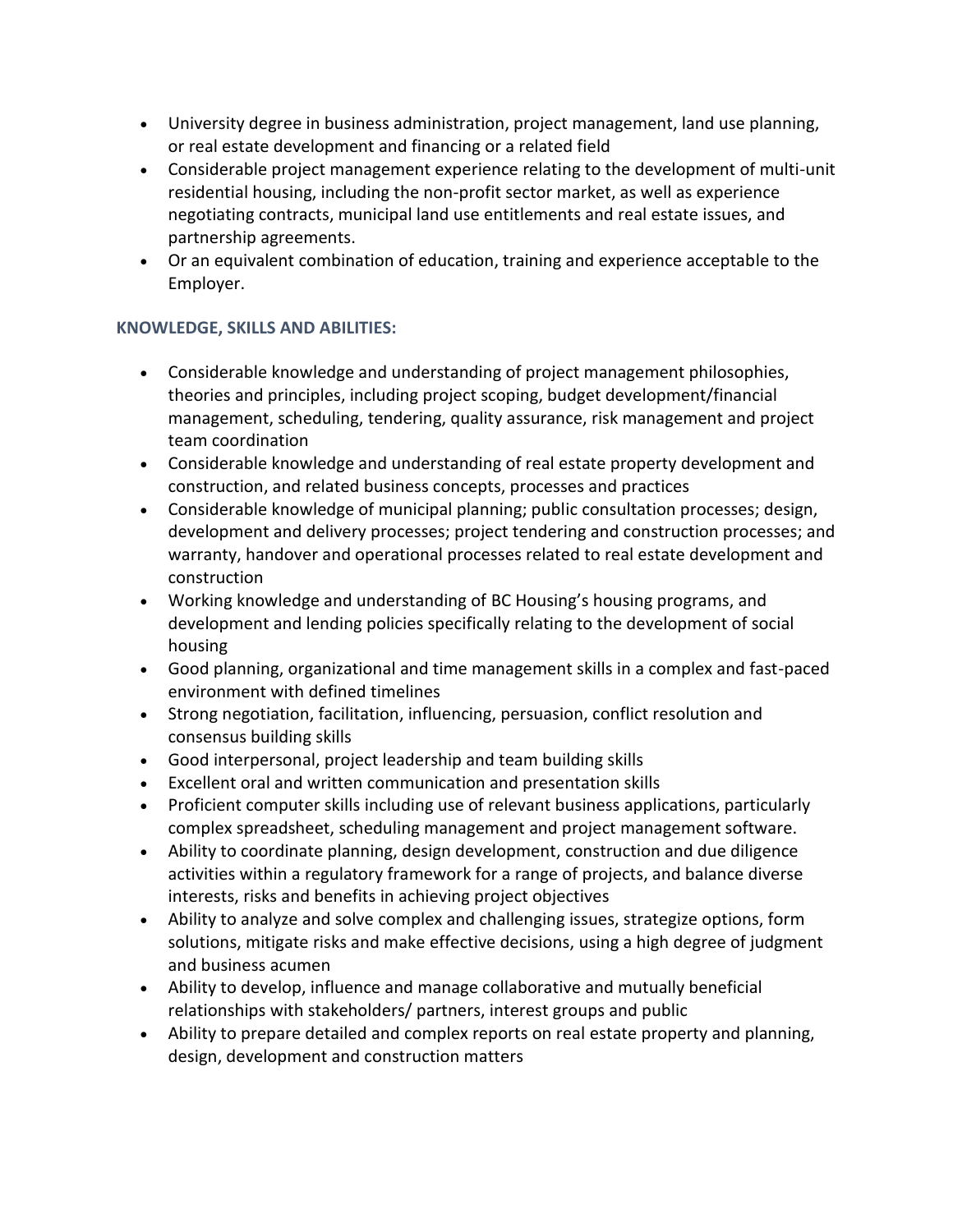- Ability to communicate ideas and issues with a broad range of audiences, including industry professionals, clients, partners and stakeholders, where there may be diverging stakeholder objectives and opinions
- Ability to work effectively in a team environment
- Ability to travel
- Valid BC Driver's License and access to a reliable vehicle
- Due to the nature of this role, a **valid class 5 driver's license** and satisfactory driving record is required.
- Due to the nature of this role, access to a reliable vehicle will be required

As part of our commitment to maintaining safe and healthy spaces, BC Housing has introduced an interim mandatory vaccination program for all employees. We require proof of being fully vaccinated against COVID-19 as a condition of employment. Individuals who cannot be vaccinated for reasons related to a protected ground under human rights law (such as medical issues or sincerely held religious beliefs) may request an accommodation. Upon receiving a request, we may request additional information to determine whether the applicant can be accommodated in the desired role without undue hardship.

*Successful applicants will be required to verify ability to travel under federal travel restrictions.*

# **How to Apply:**

Please review the attached job description for a complete list of duties, qualifications and competencies. To be considered for this competition, applicants must submit a cover letter and resume clearly identifying how they meet the qualifications necessary for this position. This information will be used as part of the selection process.

Your cover letter and resume should be submitted as one document in your profile when applying for this position. Please add your cover letter to your resume and submit both documents as your resume.

# **[Please review the Job Description prior to applying](https://www.bchousing.org/publications/JD-Development-Manager-Mar-2022.pdf)**

# (When there is a pop up asking if you wish to view only secure items, press no)

As part of the application process, you will be prompted to fill out a questionnaire which must be completed in order for your application to be considered. Please allot up to 5 minutes to fill it out after submitting your resume and cover letter as one single document.

**Only applications submitted using the Online Recruitment System at [www.bchousing.org/careers](http://www.bchousing.org/careers) will be accepted**